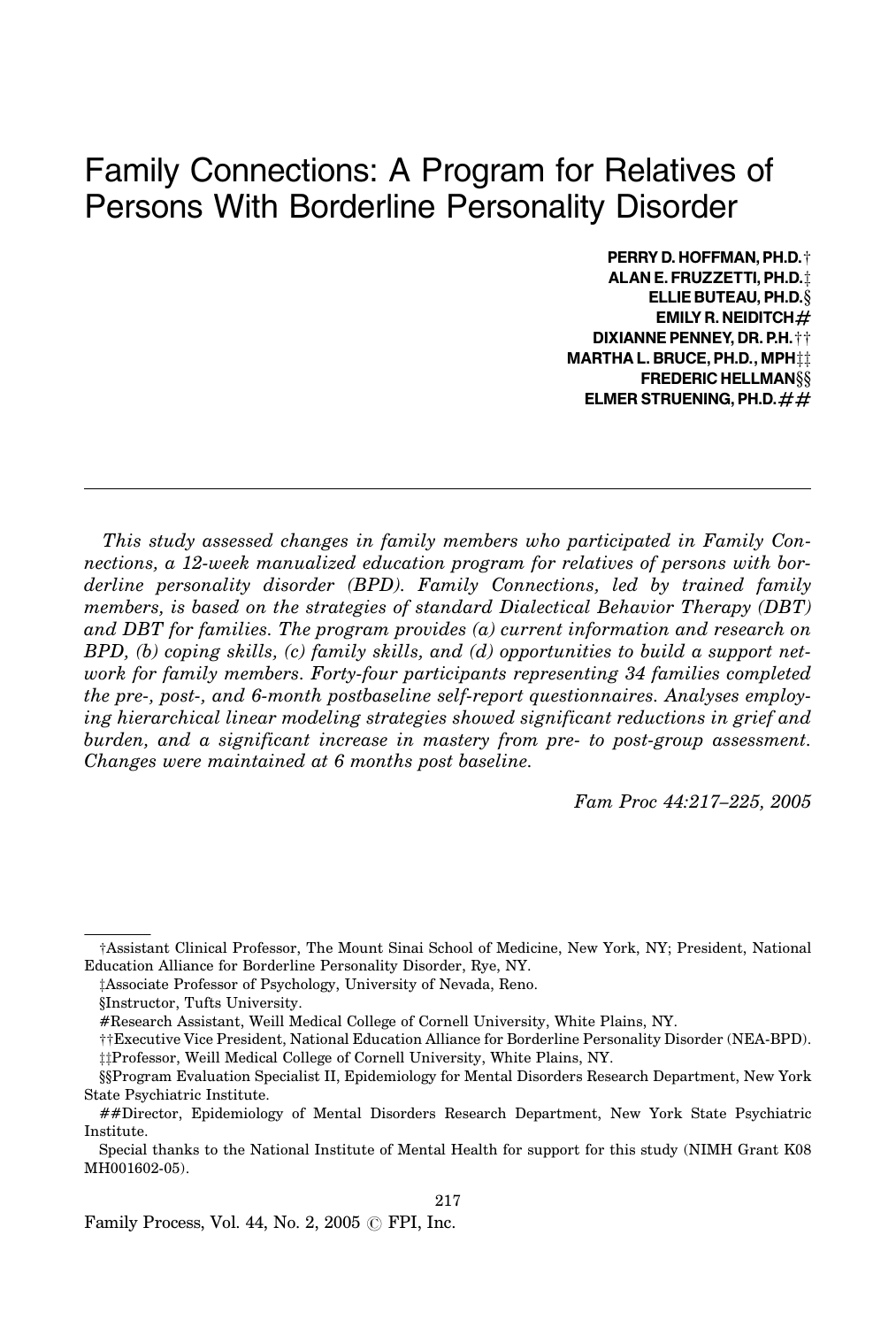#### INTRODUCTION

The diagnosis of borderline personality disorder (BPD) reveals a complex, confusing, and challenging disorder not only for patients and mental health professionals, but also for family members of those with BPD. Not surprisingly, the behaviors that commonly accompany BPD, such as suicide attempts, intense anger, and self-injury, create stressful situations for persons with BPD and their family members, who frequently report being overwhelmed by the chaos that results. Unlike other psychiatric disorders, for which services exist to support patient and family member well-being, the families of BPD persons are frequently neglected (Glick & Loraas, 2001; Harman & Walso, 2001; Hoffman, Struening, Buteau, Hellman, & Neiditch, 2005). Although family members of those with BPD often experience burden, depression, loss, grief, and other kinds of distress (Berkowitz & Gunderson, 2002; Hoffman & Hooley, 1998; Hoffman et al., 2005), no standardized programs to alleviate the impact of this disorder on relatives have been evaluated.

In striking contrast, family programs for relatives of persons with psychiatric disorders other than BPD, when available, have taken a valued role in treatment settings (Dixon et al., 2001). Although not yet widely disseminated enough, several modalities of services are available for relatives of persons with schizophrenia, bipolar disorder, and major depression, for example. Specifically, two categories of family programs exist: family psychoeducation and family education (Hoffman & Fruzzetti, 2005; McFarlane et al., 1995). In the former, the professional family psychoeducation model, mental health professionals lead educational support groups that include both the family members and patients. Complementing these professional services is the family education model, in which trained family members lead educational support groups consisting only of family members. Each modality is supported by data that demonstrate improvements in the patient, the participating relative, or both. In family psychoeducation, programs have been shown, often in combination with medication, to effect a reduction in patient relapse and rehospitalization, and an increase in patient well-being (McFarlane et al.). Family education groups conducted solely for the relatives and not directly targeting patient change have demonstrated significant improvements in family member well-being (Dixon et al., 2001; Falloon & Pederson, 1985).

The study reported here evaluates Family Connections (FC), a 12-week multiplefamily education program modeled structurally after the National Alliance for the Mentally Ill's (NAMI) highly valued Family-to-Family Program (FFP). Dixon and colleagues'  $(2001)$  FFP assessment timeline model with three time periods—pre-, post-, and 6 months post baseline—was followed. Designed to meet the needs of relatives of persons with borderline personality disorder and its related problems such as emotion dysregulation, self-injury, mood lability, and relationship difficulties, Family Connections is led by trained family members who, after completing the required training course, then conduct groups in their own areas. Training has been standardized to follow the FC program manual closely (Fruzzetti & Hoffman, 2004), and includes (a) initial participation in an FC program as group members; (b) approximately 20 hours of formal training to lead an FC group (e.g., lecture, discussion, role playing); and (c) weekly consultation after the leaders start a new group on their own. Leaders serve in a teaching and mentoring capacity for their group members, providing the course curriculum in a nonjudgmental, supportive environment. They also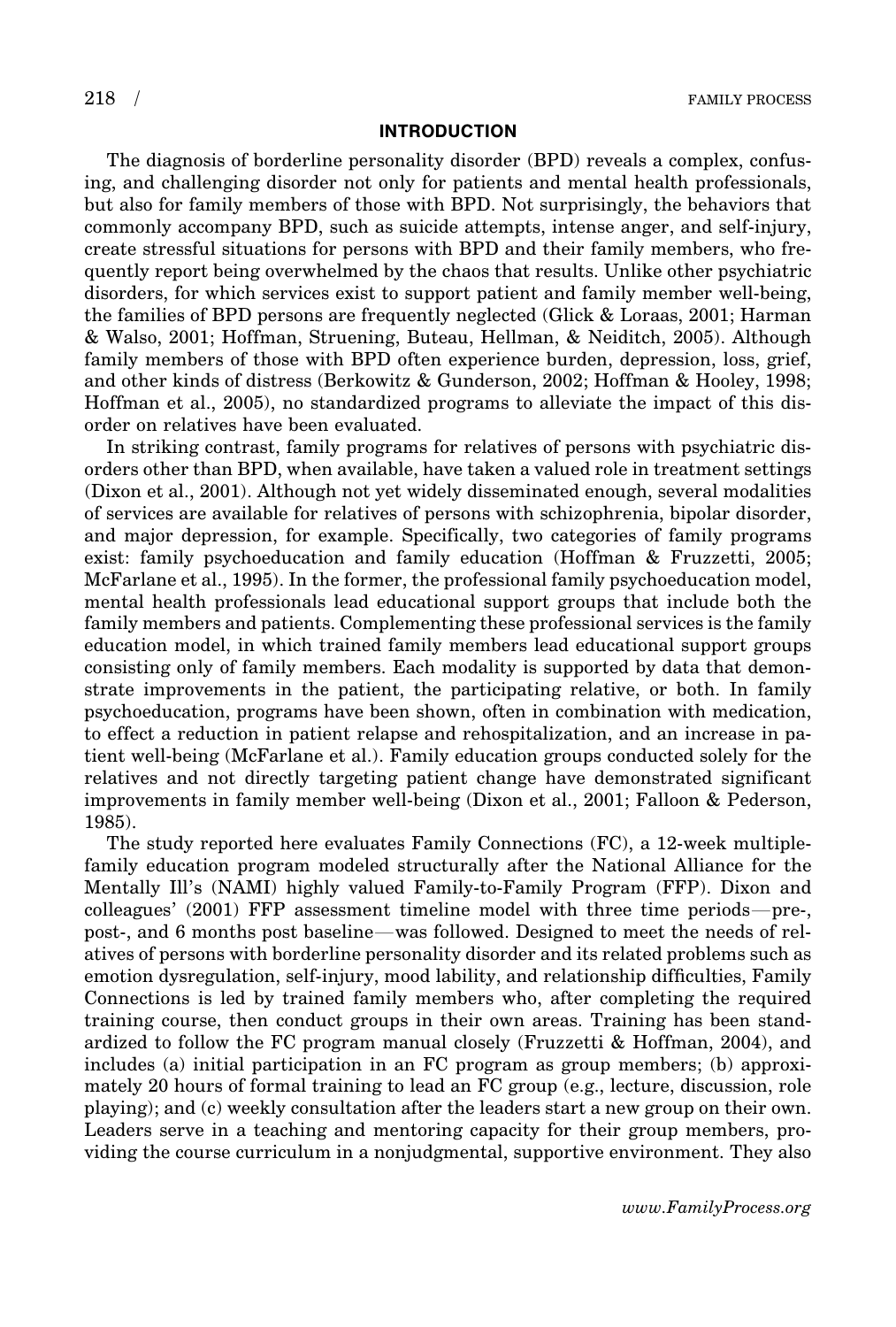model a no-blame approach, providing examples of skill application from their own real-life experiences.

To help determine the suitability of individuals as leaders, potential leaders participate in an in-person interview (or a phone interview if necessary), followed by attendance at a training weekend. Several factors contribute to selection as FC leaders: (a) active participation in the formal leaders' training; (b) ability to role play being a group leader and to provide competent psychoeducational instruction; (c) ability to role play competent group leadership and group management, using a nonblaming and nonpunitive style; (d) ability to role play with a coleader and work together to manage a group effectively; (e) willingness to receive consultation and supervision (including either being observed or having an audiotape available for review for all groups); and (f) interest and enthusiasm about leading an FC group. A final decision concerning appropriateness to colead a series is ideally a mutual decision made by the trainers, in discussion with the potential leaders, at the completion of the training course.

The content of the FC program, developed in consultation with several family members and individuals with BPD, was adapted largely from existing curricula created by the first two authors. The content includes psychoeducational materials reflecting current literature on BPD and on family functioning, and some skills adapted from individual Dialectical Behavior Therapy (DBT; Linehan, 1993). It also includes relationship and family skills developed by the authors, based on DBT theory (e.g., Hoffman, Fruzzetti, & Swenson, 1999; Fruzzetti & Fruzzetti, 2003).

The FC program (Fruzzetti & Hoffman, 2004) is divided into six modules: Module 1: the most current information and research on BPD (e.g., symptoms, course of illness); Module 2: psychoeducation regarding the development of BPD, available treatments, comorbidity, and a primer on emotion reactivity and dysregulation; Module 3: individual skills and relationship skills to promote participant emotional well-being (including emotion self-management, mindfulness, letting go of judgments, decreasing vulnerability to negative emotions, and skills to decrease emotional reactivity); Module 4: family skills to improve the quality of family relationships and interactions (letting go of blame and anger, acceptance skills in relationships); Module 5: accurate and effective self-expression (how to validate); and Module 6: problem management skills (e.g., defining problems effectively, collaborative problem solving, knowing when to focus on acceptance and when to focus on change). All modules include specific practice exercises and homework. In addition, throughout the program, FC provides a forum in which participants can build a support network.

Program fidelity was ensured by periodic visits to sites by the first author, and weekly hour phone supervision with each pair of group leaders to review the curriculum presented the previous week and the class homework practice exercises completed. The FC program manual allowed the authors to evaluate the ability of group leaders to deliver the program effectively and in a manner consistent with content in the manual.

The FC program targeted change in consistently problematic constructs for family members: burden, depression, grief, and mastery (Family Perspectives on Borderline Personality Disorder Conference, 2002; Hoffman, Buteau, Hooley, Fruzzetti, & Bruce, 2003). It was hypothesized that (a) there would be a decrease in burden, grief, and depression from pre- to postparticipation in FC; (b) there would be an increase in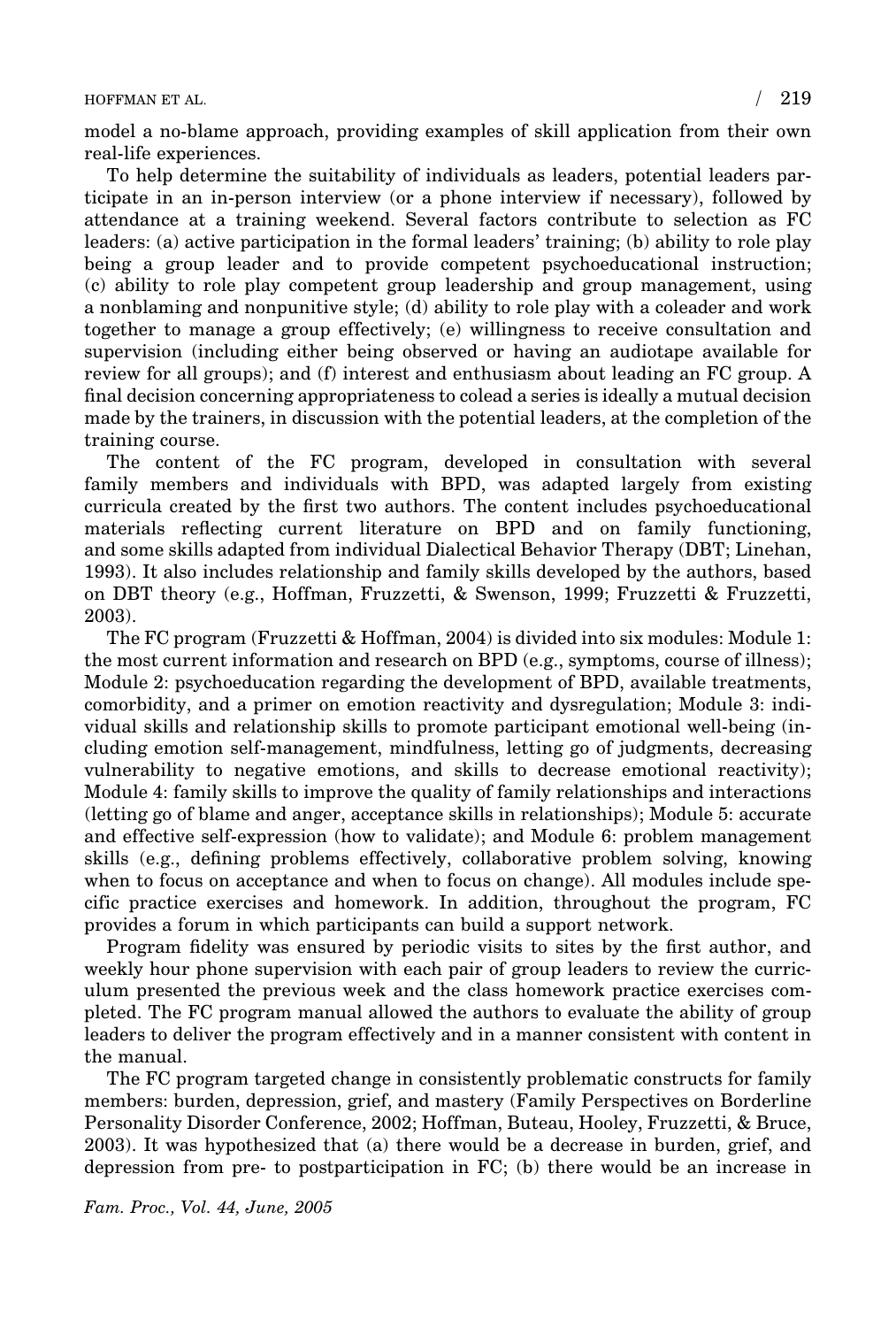mastery from pre- to postparticipation in FC; and (c) the changes would be maintained at 6 months post baseline.

The constructs for the study, as defined by their respective measurements, were (a) burden: family member reported stressors due to the ill relative's symptomatology and behavior, both on other relationships and interfering in daily activities; (b) *depression*: levels of depressive symptomatology that the family member experienced during the past week, such as sleep restlessness, being bothered by things, and feeling hopeful about the future; (c) grief: the cognitive, emotional, and psychological experiences such as sadness, pain, and loss associated with having a relative with a mental illness; and (d) mastery: the identification of self-management skills to cope with having a relative with a mental illness.

# METHODS

Participants learned about the 12-week program from various sources: their relative's therapist, regional NAMI offices, facilities treating patients with borderline personality disorder, and the Web site of the National Education Alliance for Borderline Personality Disorder (http://www.borderlinepersonalitydiso.com) (Family Perspectives on Borderline Personality Disorder, 2003). Fifty participants enrolled, and 44 participants representing 34 families completed the Family Connections program at three sites. Recruitment was conducted with comparative ease. In fact, after the completion of the first series in any given location, each site accrued a waiting list. All potential participants were willing to participate in research and actually stated appreciation both for the development and research of a program to assist families. Each person provided written informed consent prior to the initial assessment.

# **Participants**

Thirty-nine of the 44 participants were parents (27 mothers [61.4%] and 12 fathers  $[27.3\%]$ , 4 were spouses/partners (2 husbands, 1 wife, 1 partner [9.1%]), and 1 was a sibling  $[2.3\%]$ ). Mean age of group members was 55.5 ( $SD = 10.0$ ); mean age of the BPD family member patients was  $25.1(SD = 9.8)$ ; and the mean number of years that the relative had suffered from BPD was 7.7  $(SD = 7.3)$ . Ninety-one percent of participants reported a yearly income level at \$50,000 or above. Group attendance was high, and on average, participants missed only two of the 12 meetings (present for 83%). The dropout rate from the program was 12%. A variety of reasons, such as the unexpected death of a parent or discomfort with the presence of an ex-spouse, were reported as causes. No participants reported dropping out because of dissatisfaction with the FC program. Overall, 80% of participants completed the follow-up assessment. A few participants were unreachable at 6-month postbaseline follow-up  $(n = 3)$ , and the remaining  $(n = 3)$  nonresponders reported that they did not have time to complete the assessment packet.

## Procedure

Before beginning the FC program, 2 weeks after program completion, and 6 months post baseline, family members completed a research packet consisting of several scales and demographic questions. To provide an opportunity to compare our research with research on families with relatives with other mental illnesses, the assessment included measures of depression, burden, grief, and mastery scales, all used in two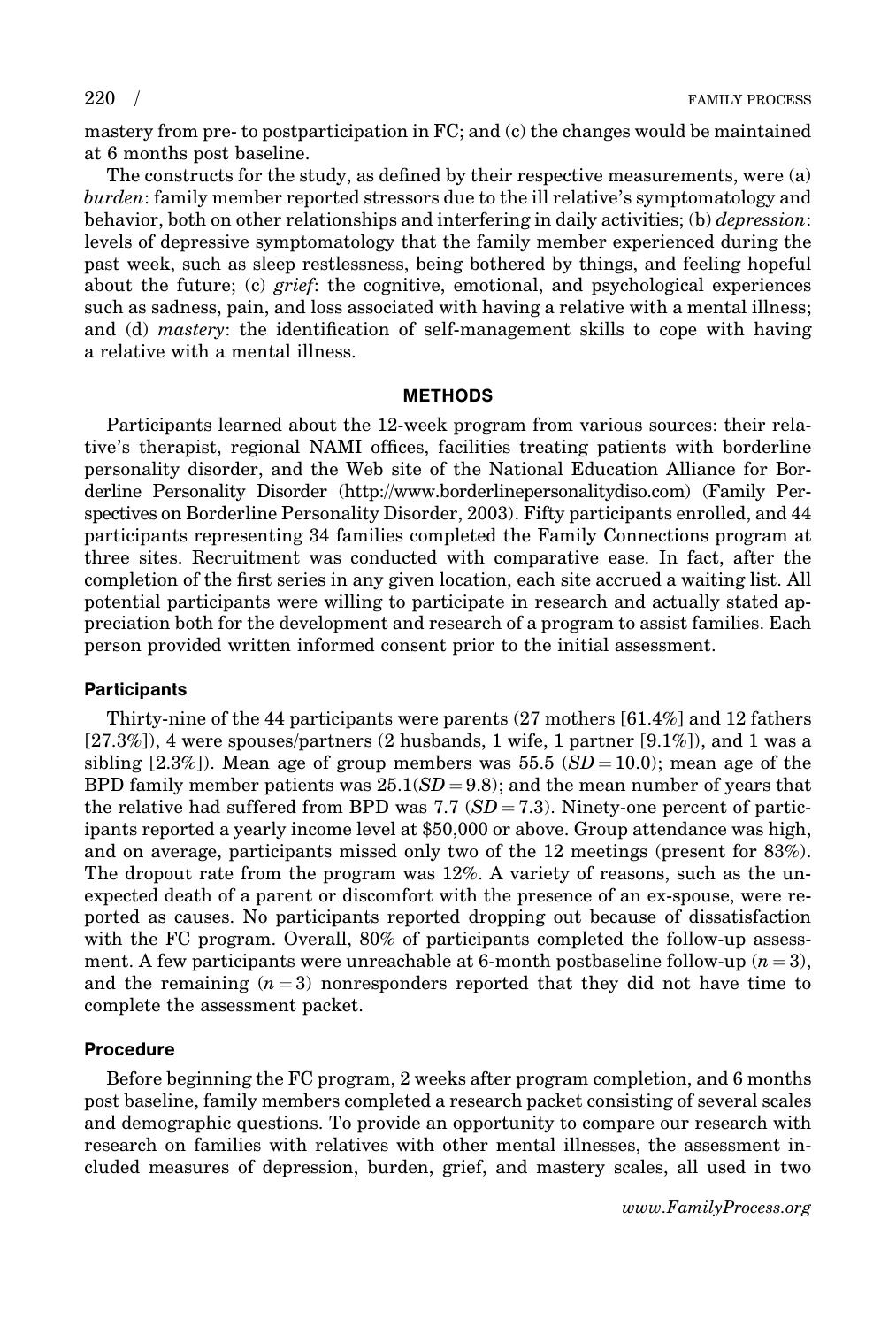previous major family studies: the Family Impact Study (Struening et al., 1995) and the NAMI Family–to-Family Study (Dixon et al., 2001).

Specifically included were the Burden Assessment Scale (Reinhard, Gubman, Horwitz, & Minksy, 1994), which assesses levels of objective and subjective burden, and the Perceived Burden Scale (Struening et al., 1995), which assesses interpersonal burden and role strain. Participants also completed the Revised Center for Epidemiologic Studies Depression Scale (CES-D; Struening et al.), the Grief Scale (Struening et al.), which focuses on the respondent's current feelings of grief, and the Mastery Scale (Dixon et al., 2001), which rates perceptions of coping. The Cronbach's alphas of the four scales described ranged from .75 to .92. All measures were repeated at posttest and at 6 months post baseline.

## RESULTS

Hierarchical linear modeling  $(HLM)^1$  was used to assess change from pre- to posttest, and from posttest to 6 months post baseline. In the context of this study, HLM was a more appropriate analysis than traditional repeated measures because the data structure includes two levels of nesting: time points within family members and family members within families. In addition, the current analysis includes 20% missing data at the 6-month postbaseline assessment, and additional data missing at random at the first two time points. Repeated measures analysis of variance (ANOVA) procedures delete participants who do not have data at all time points involved in the analysis, while HLM includes these participants in the analysis, thereby increasing the power of the analysis. Therefore, we have three time points nested within each of 44 family members, who are in turn nested within 34 families; this constitutes a threelevel model with time (level 1) nested within family members (level 2) nested within families (level 3). Twenty-four of the family members were the only person from their family participating in this study, while the remaining 20 family members were coupled with someone else from their family.

Using HLM, burden, depression, grief, and mastery were modeled separately as a function of change between pre and post, and between post and the 6 months post baseline. The passage of time during each period is represented in the model by a dummy variable at level 1. Therefore, the model includes two dummy variables at level 1, the first representing the difference between pre- and posttest, and the second representing the difference between posttest and the 6-month postbaseline follow-up. Posttest is the category chosen as the reference group (represented by the intercept in the model), so that the level 1 slope coefficients would represent the relevant mean levels of change over time.

The HLM models indicate that levels of burden and grief decreased, and mastery increased from pre-Family Connections to post-Family Connections. Results indicate that from pre- to post-Family Connections, the mean score of all family units on the Burden Assessment Scale<sup>2</sup> decreased by an average of 4.14 points<sup>3</sup> ( $d = .28$ )<sup>4</sup>. Overall,

<sup>4</sup> Effect sizes were calculated from raw means.

<sup>&</sup>lt;sup>1</sup> The software HLM 5.04 (Raudenbush, Bryk, & Congdon, 2000) was used; the method of estimation used was full maximum likelihood.<br><sup>2</sup>Because of a near singularity occurring in the BAS data, the intercept variance at level 2 was

set to zero.  $3$ This average is the regression coefficient at level 2 of the HLM model.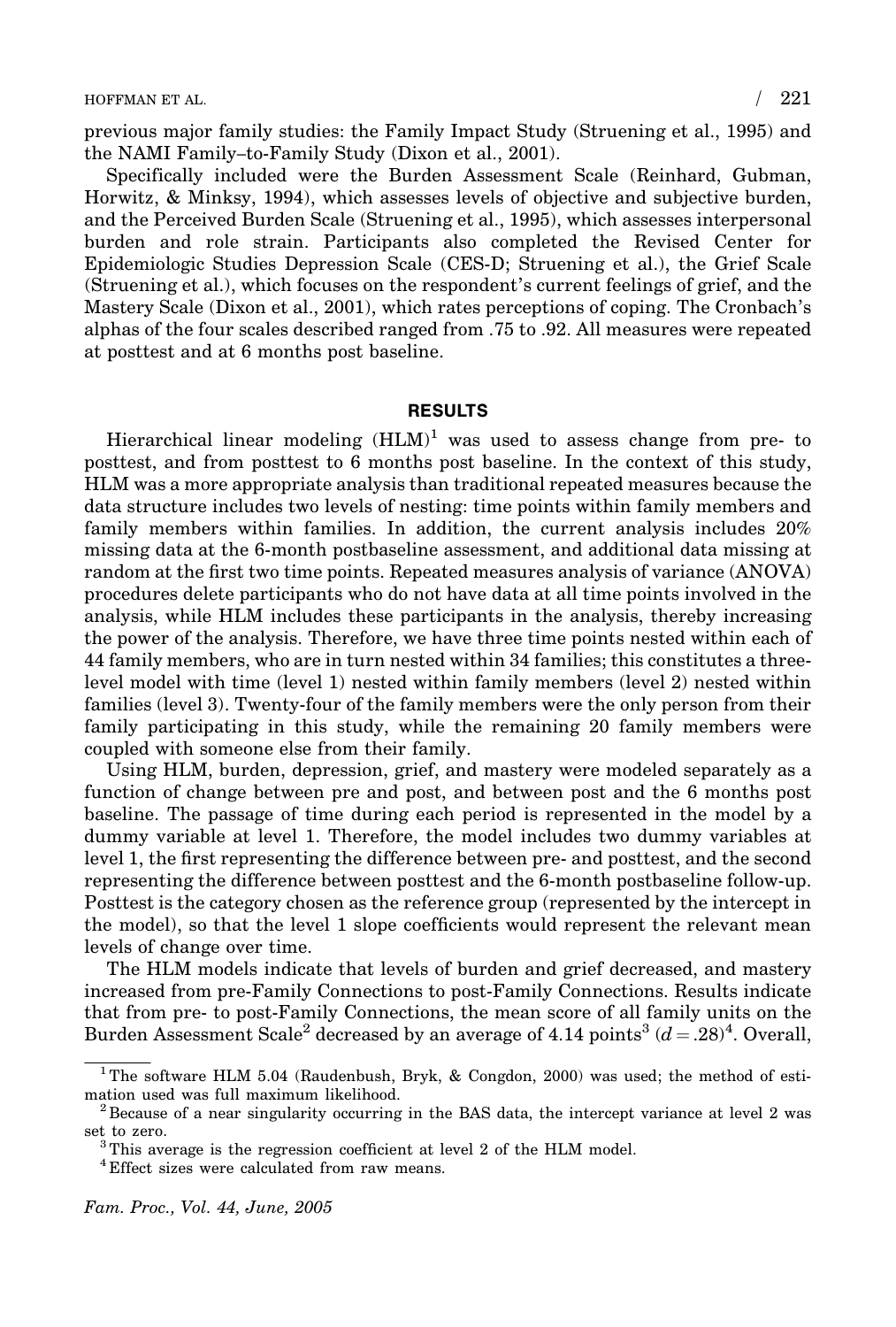| <b>Descriptive Statistics</b> |           |                    |                     |                          |
|-------------------------------|-----------|--------------------|---------------------|--------------------------|
| Variable                      | Range     | Pre<br>Mean $(SD)$ | Post<br>Mean $(SD)$ | Follow-Up<br>Mean $(SD)$ |
| BAS                           | $20 - 80$ | 51.41 (10.98)      | 48.35 (11.27)       | 40.76 (12.06)            |
| <b>PBS</b>                    | $7 - 28$  | 20.47(4.13)        | 18.06(4.38)         | 17.04 (4.07)             |
| <b>CESD</b>                   | 14–56     | 26.58(9.03)        | 25.53(7.32)         | 24.71 (8.78)             |
| Grief                         | $15 - 75$ | 52.41 (10.49)      | 47.62 (10.60)       | 44.46 (10.64)            |
| Mastery                       | $15 - 60$ | 39.36 (6.95)       | 43.28(6.48)         | 44.40(5.51)              |

| TABLE 1                |  |  |  |  |
|------------------------|--|--|--|--|
| Descriptive Statistics |  |  |  |  |

Note. Means were run separately for samples at each time point.

BAS is Burden Assessment Scale; PBS is Perceived Burden Scale.

the mean grief score of all family units decreased by an average of 4.99 points  $(d = .45)$ , and the mean mastery score increased by an average of 4.43 points  $(d = .58)$ , Burden Assessment Scale,  $t(32) = 2.15$ ,  $p < .05$ ; Grief Scale,  $t(32) = 2.78$   $p < .01$ ; Mastery Scale,  $t(33) = -3.31$ ,  $p < 0.01$ . Results showed no change in the mean family unit depression from pre- to post-FC,  $t(28) = .1.42$ ,  $p > .05$ , or in the mean family unit Perceived Burden Scale score, though a trend did appear for this change, Perceived Burden Scale,  $t(27) = 2.00$ ,  $p = .06$ . See Table 1 for level 1 means at the three time points.

During the 3 months after FC ended, results show that the average family's score on the Burden Assessment Scale continued to decrease by an average of 5.78 points  $(d = .65)$ ,  $t(32) = -2.53$ ,  $p < .05$ . Changes in mastery and grief were maintained during those following 3 months, with no significant increase or decrease: mastery,  $t(33) = -.17, p > .05$ ; grief,  $t(32) = -.134, p > .05$ . No change in depression or perceived burden occurred during the 3 months post-FC,  $t(28) = 1.66$ ,  $p > .05$ ;  $t(27) = -.37$ ,  $p > .05$ .

The level 3 variance components were tested for significance; this significance level indicates whether individual families significantly vary from the mean intercept and slopes for all families. If significant variation exists, future research should consider family-level variables to be entered that may explain some of the variation in burden, grief, and mastery across families.

For perceived burden and mastery, a significant amount of variation does exist around the mean intercept for all families (i.e., posttest scores on the scales). For grief, no variation existed around the intercept, and for the Burden Assessment Scale, the variance for the intercept had been fixed to zero (see Note 2). For both burden measures, grief and mastery, significant variation exists around the mean rate of change for all families from pre to post, and the mean rate of change between post and 6 months post.

#### **DISCUSSION**

Families of persons with borderline personality disorder are an underserved population. No standardized information has been available to educate them, support them, and help them understand the disorder, the chaos that often exists, or the impact of the illness on their ill relative or themselves (Hoffman et al., 2003). The Family Connections program is one opportunity for these families to receive muchneeded information, skills, and support. Analyses from this pilot study indicate that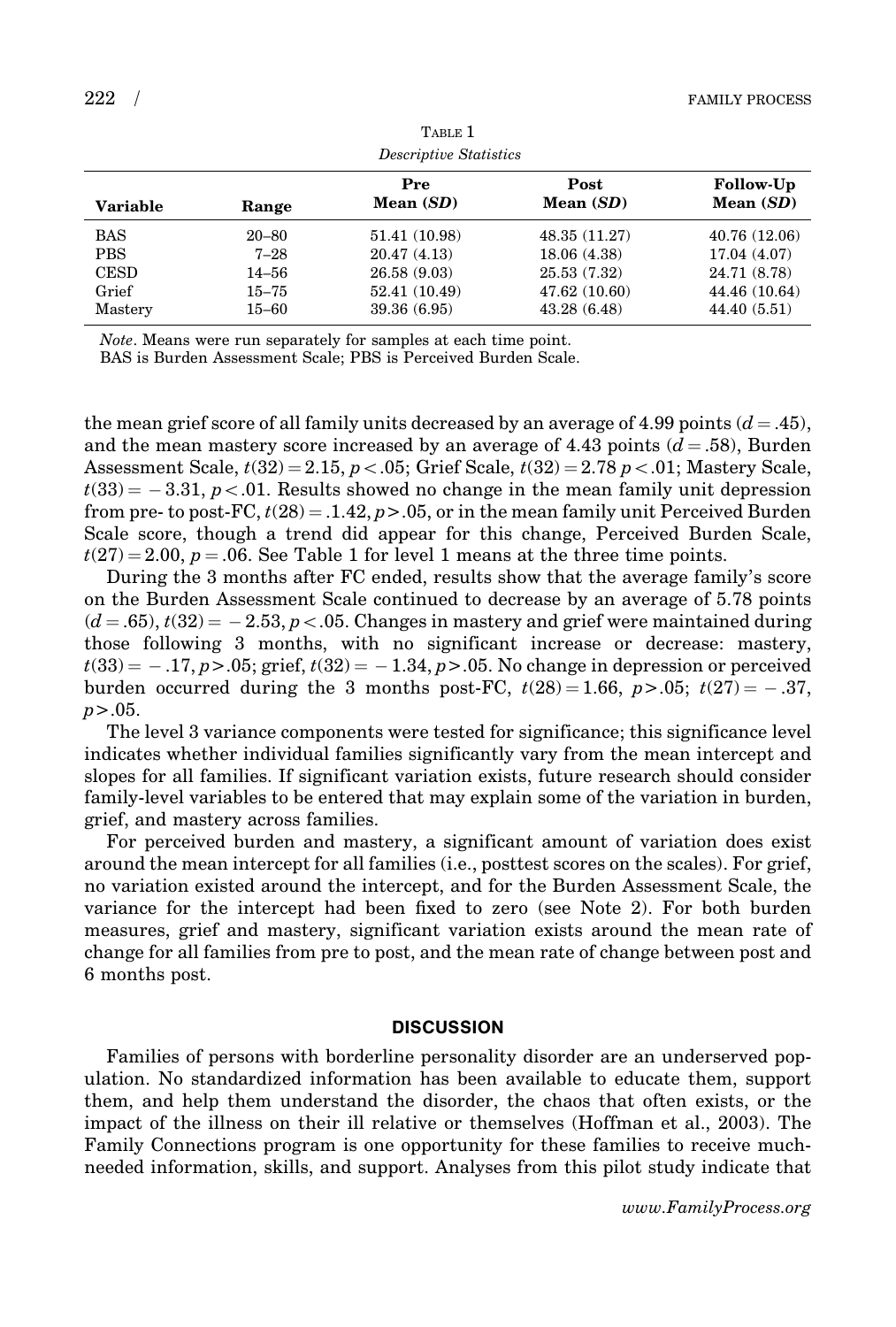family members experienced decreases in their levels of burden and grief, and increases in their level of mastery over the duration of the FC program. Analyses also indicate that these changes were maintained 3 months after the program had ended.

Although often feeling deskilled by BPD, with its associated problematic behaviors that are difficult to comprehend, family members report that they are frequently isolated and alone in dealing with their loved one's struggles. Equally difficult is experiencing friends and family members as judgmental about the often traumatizing crises that occur and what they endure (Hoffman et al., 1999). Family members often report a sense of ''surplus stigma,'' even from those more enlightened about mental illness. Surplus stigma is stigma that is over and above what is typically experienced by family members of persons with other serious mental illnesses. The phenomenon is perhaps best illustrated by the example of a family member being told by some mental health professionals and occasional hospital administrators, ''I don't accept BPDs in my practice,'' or ''We don't want those patients in our hospital.''

Family Connections is a program specifically designed to addresses these issues. Data indicate that family members who participated in FC reported significant changes in several key dimensions that are consistently reported to play a central role in their lives: burden, grief, and mastery. These constructs—burden, grief, and mastery—encompass phenomena that often plague family members with issues such as financial concerns, worries that one's own behavior may exacerbate BPD symptomatology, mourning lost expectations, and guilt around etiology of the disorder. By acquiring the most current information on the disorder, learning new emotion and coping skills, and having a support network, several important aspects of family member well-being improved significantly from pre- to post-FC group participation. Importantly, the FC program itself was conducted by several pairs of leaders in different localities, suggesting the transportability of the program.

It is important to note the lack of change in depression on the CES-D vis-à-vis improvements on other dimensions, but this lack of statistical significance for change in depression should not necessarily be interpreted as an inability of FC to decrease depression. This finding could simply reflect low statistical power due to the small sample size used. That change over time was detected in other variables shows the strength of the relationship between FC and these other well-being variables.

As hypothesized, well-being gains were maintained beyond program completion, and levels of burden were further reduced during the post-3-month period. Although it is difficult to explain definitively the additional decrease in burden at follow-up, one hypothesis consistent with the data is that skills learned in the FC program had a salutary effect either on relationships in the family (decreasing actual burden), or on acceptance of the situation such that the actual ''burden'' of caregiving was experienced as less problematic.

These results provide initial support for the FC program. However, much further research is needed. Given that there was no control group in this study, it is with caution that we attribute changes in participants' well-being solely to participation in the FC program. However, that pre- to post-FC changes were maintained from post-FC to the 6-month postbaseline assessment does offer support for FC being responsible for these improvements. But the effectiveness of the FC program must be evaluated in comparison with one or more control conditions in the future. Although the link between the program and improvement in burden, grief, and mastery from pre- to post-Family Connections was supported by the results obtained at the 6-month

Fam. Proc., Vol. 44, June, 2005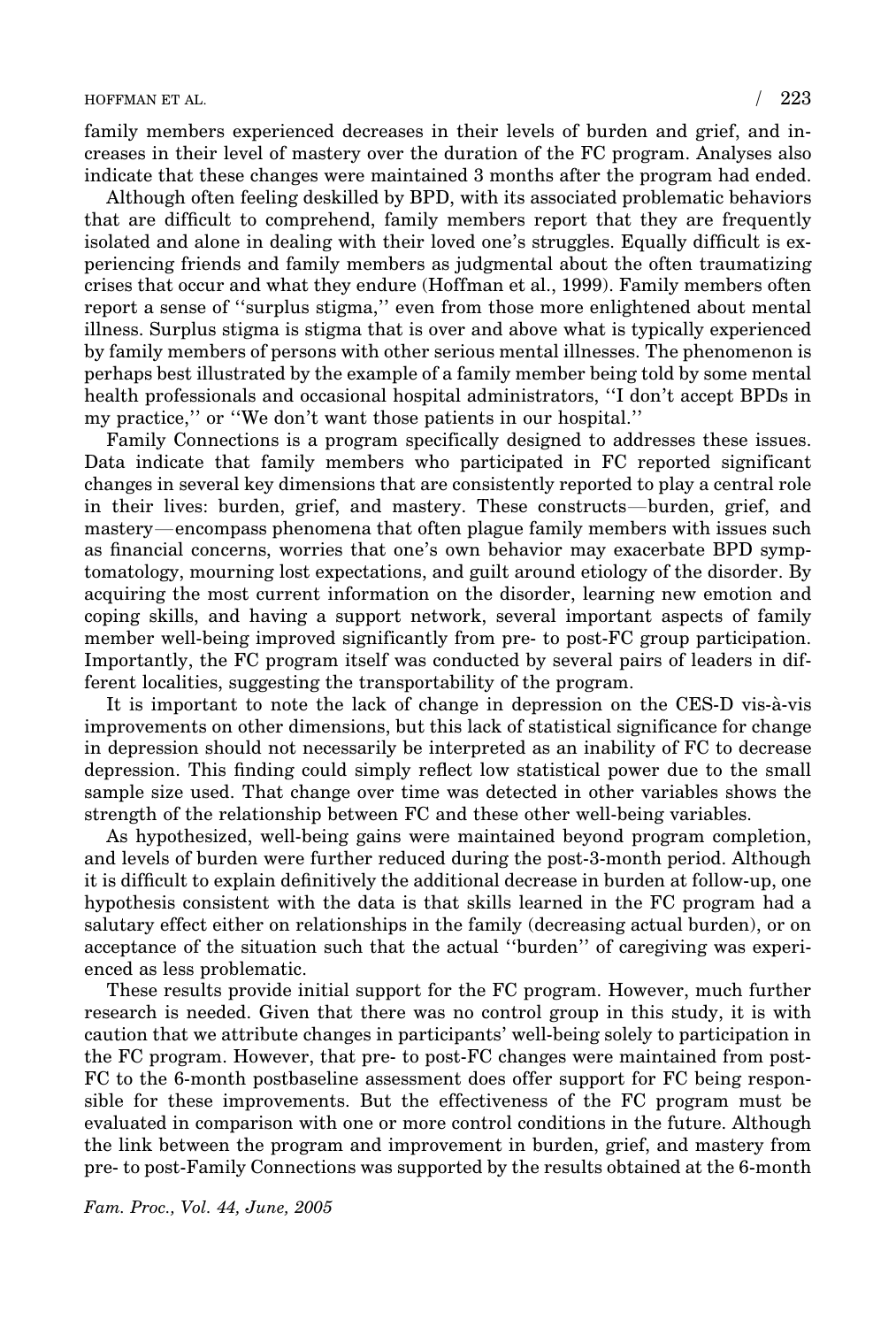postbaseline follow-up, further research is needed to understand these ongoing improvements, and longer follow-ups must be collected and reported to understand whether the impact of FC is long lasting.

Although family members reported experiencing the value of the three components of FC (information, skills, and support network) in their efforts to remain centered amid confusion, we need to identify and understand the mechanisms of change demonstrated in this initial evaluation. Given that results of the HLM analyses indicated that there is a significant amount of variation in change over time to explain at the family level, one way to examine important explanatory variables is to enter relevant variables that vary by family member into level 2 of the HLM models, and variables that vary by family into level 3. Using these predictors, we may be able to explain some of the variation that currently exists between and within families over time.

This study is the first critical step in these lines of research, and equally important, serves as a major step toward filling the void that exists for family members of persons with BPD.

## REFERENCES

- Berkowitz, C.B., & Gunderson, J.G. (2002). Multifamily psychoeducational treatment of borderline personality disorder. In W.R. McFarlane (Ed.), *Multifamily groups in the treatment of* severe psychiatric disorders (pp. 268–290). New York: Guilford Press.
- Dixon, L., Stewart, B., Burland, J., Delahanty, J., Lucksted, A., & Hoffman, M. (2001). Pilot study of the effectiveness of the Family-to-Family Education Program. Psychiatric Services, 52, 965–967.
- Falloon, I., & Pederson, J. (1985). Family management in the prevention of morbidity of schizophrenia: The adjustment of the family unit. British Journal of Psychiatry, 147, 156–163.
- Family Perspectives on Borderline Personality Disorder. (2002). From Research to Community. Breakout Proceedings Conference of the National Education Alliance for Borderline Personality Disorder and Columbia University College of Physicians and Surgeons, New York, NY.
- Family Perspectives on Borderline Personality Disorder. (2003). BPD and Co-occurring Disorders. Conference of the National Education Alliance for Borderline Personality Disorder and Weill Medical College of Cornell University, White Plains, NY.
- Fruzzetti, A.E., & Fruzzetti, A.R. (2003). Borderline personality disorder. In D.K. Snyder & M.A. Whisman (Eds.), Treating difficult couples: Helping clients with coexisting mental and relationship disorders (pp. 235–260). New York: Guilford Press.
- Fruzzetti, A.E., & Hoffman, P.D. (2004). Family Connections workbook and training manual. Rye, NY: National Education Alliance for Borderline Personality Disorder.
- Glick, I.D., & Loraas, E.L. (2001). Family treatment of borderline personality disorder. In M.M. MacFarlane (Ed.), Family therapy and mental health: Innovations in theory and practice (pp. 135–154). New York: Haworth Clinical Practice Press.
- Harman, M.J., & Walso, M. (2001). Family treatment of borderline personality disorder through relationship enhancement therapy. In M.M. MacFarlane (Ed.), Family therapy and mental health: Innovations in theory and practice (pp. 215–235). New York: Haworth Clinical Practice Press.
- Hoffman, P.D., Buteau, E., Hooley, J.M., Fruzzetti, A.E., & Bruce, M.L. (2003). Family members' knowledge about borderline personality disorder: Correspondence with levels of depression, burden, distress, and expressed emotion. Family Process, 42, 469–478.